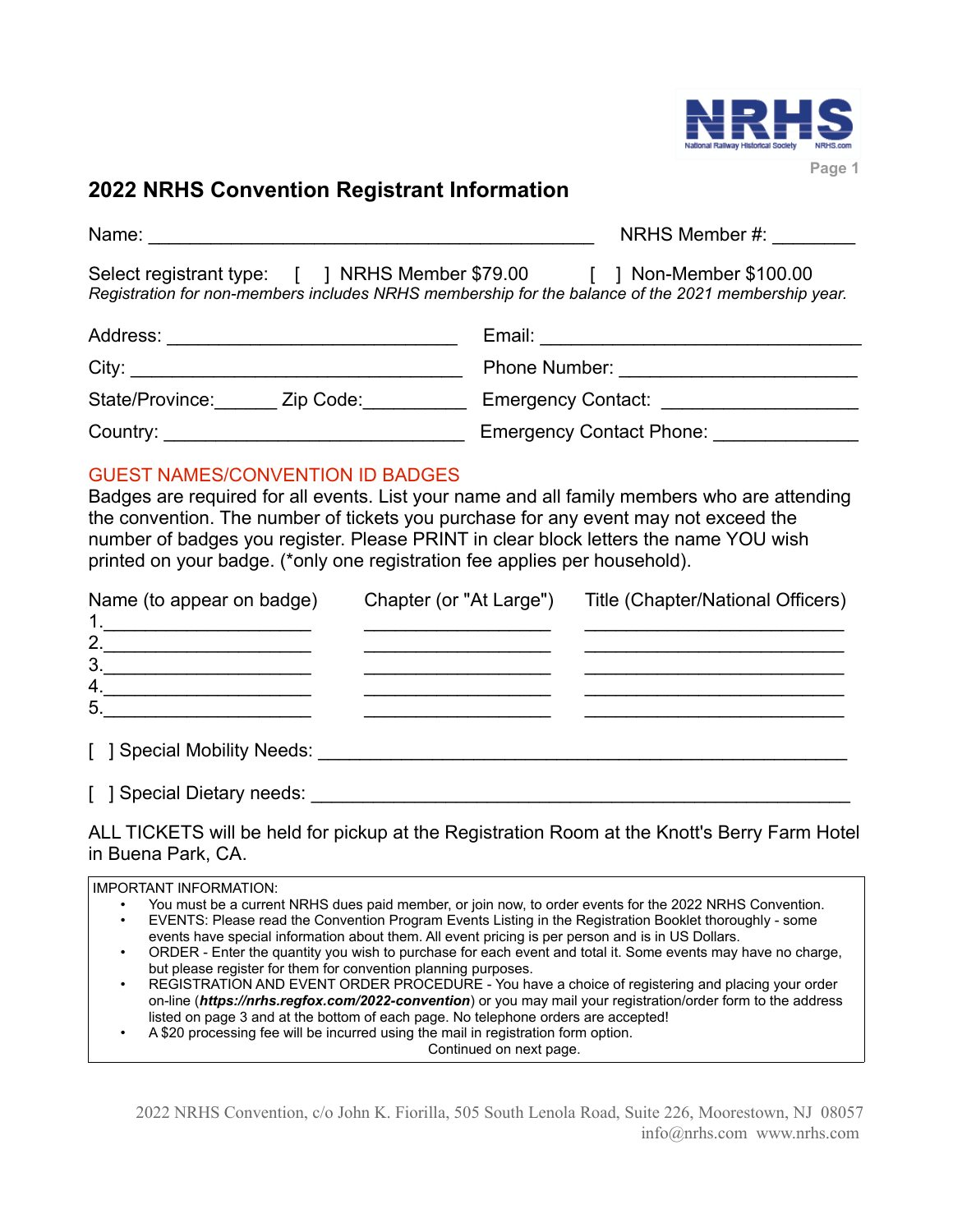

**Page 2** 

# **2022 NRHS Convention Ticket Ordering**

| Quantity          | Event $#$       | <b>Description</b>                                             | Time                 | Price Each | <b>Total</b> |  |
|-------------------|-----------------|----------------------------------------------------------------|----------------------|------------|--------------|--|
|                   | Tuesday, May 17 |                                                                |                      |            |              |  |
|                   | 1710            | San Diego Model RR Museum,<br><b>Turkey Sandwich Box Lunch</b> | $8:00AM -$<br>5:45PM | X \$149    |              |  |
|                   | 1720            | San Diego Model RR Museum,<br>Roast Beef Sandwich Box Lunch    | $8:00AM -$<br>5:45PM | X \$149    |              |  |
|                   | 1730            | San Diego Model RR Museum,<br>Vegetarian Box Lunch             | $8:00AM -$<br>5:45PM | X \$149    |              |  |
| Wednesday, May 18 |                 |                                                                |                      |            |              |  |
|                   | 1810            | Southern California Railway<br>Museum Trip, Lunch Included     | $8:15AM -$<br>5:45PM | X \$155    |              |  |

#### Thursday, May 19

| 1910 | Nethercutt Museum Tour,<br><b>Turkey Sandwich Box Lunch</b> | $8:00AM -$<br>3:30PM | X \$65 |  |
|------|-------------------------------------------------------------|----------------------|--------|--|
| 1920 | Nethercutt Museum Tour,<br>Roast Beef Sandwich Box Lunch    | $8:00AM -$<br>3:30PM | X \$65 |  |
| 1930 | Nethercutt Museum Tour,<br>Vegetarian Box Lunch             | $8:00AM -$<br>3:30PM | X \$65 |  |

#### Friday, May 20

| 2010 | Travel Town Museum,<br>Turkey Sandwich Box Lunch     | $8:00AM -$<br>3:15PM | X \$89 |  |
|------|------------------------------------------------------|----------------------|--------|--|
| 2020 | Travel Town Museum,<br>Roast Beef Sandwich Box Lunch | $8:00AM -$<br>3:15PM | X \$89 |  |
| 2030 | Travel Town Museum,<br>Vegetarian Box Lunch          | $8:00AM -$<br>3:15PM | X \$89 |  |

#### Friday, May 20

|  | 2055 | Annual Banquet, Buffet | $6:00$ pm -<br>9:30 <sub>pm</sub> | \$62 | ۰D |
|--|------|------------------------|-----------------------------------|------|----|
|  |      |                        |                                   |      |    |

Subtotal Events: \$

#### Continued on next page.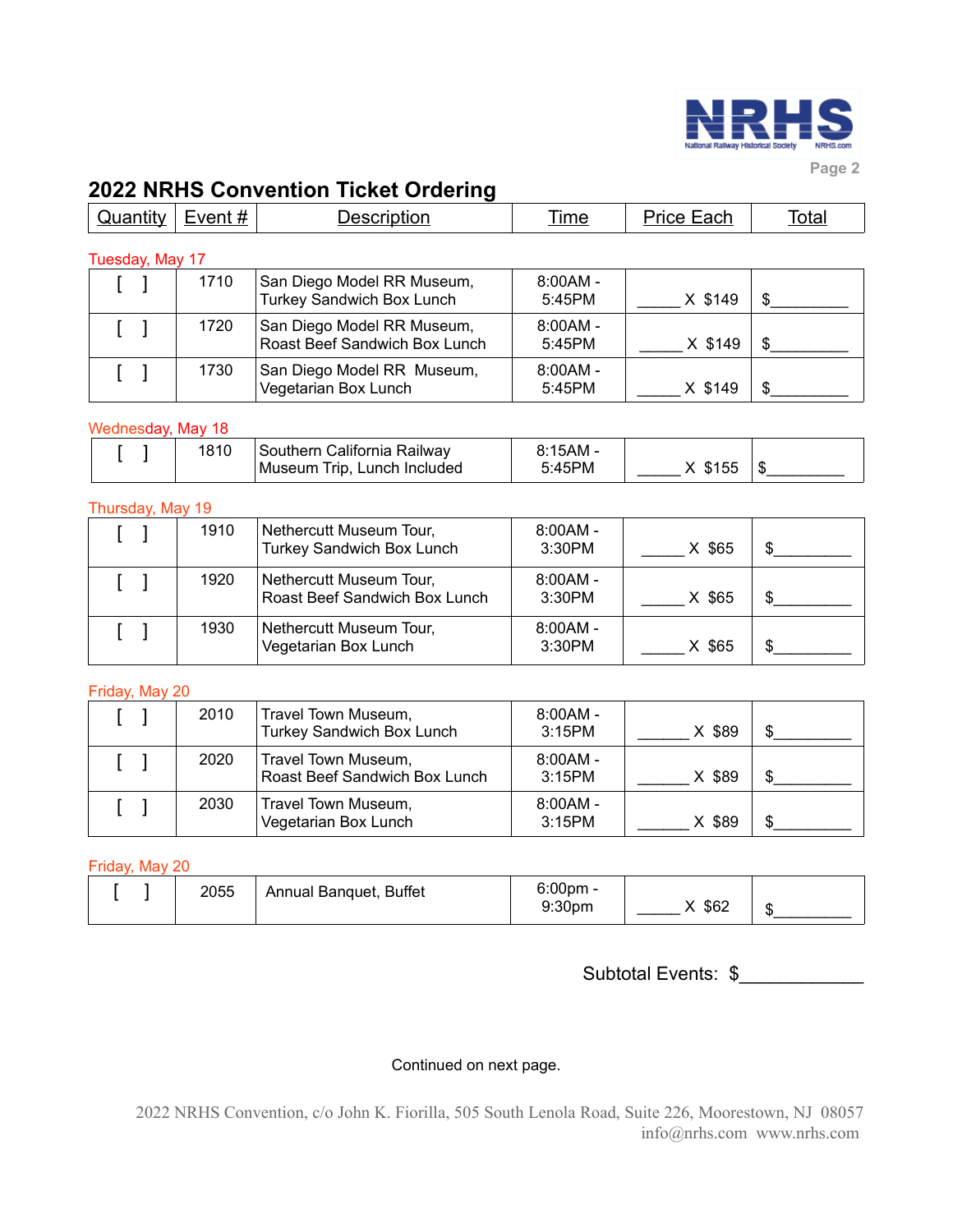

**Page 3** 

| <b>REGISTRATION FEES</b><br>0010 Member Registration Fee<br>0030 Manual Processing Fee for Mail Orders | 0020 Non-Member Registration Fee (includes New Membership Fee)                                                                     | $\begin{bmatrix} 1 \end{bmatrix}$<br>Waived | \$79<br>\$100   |
|--------------------------------------------------------------------------------------------------------|------------------------------------------------------------------------------------------------------------------------------------|---------------------------------------------|-----------------|
|                                                                                                        | Registration Fee Total: \$                                                                                                         |                                             |                 |
|                                                                                                        | Sum of Events & Registration Fee: \$                                                                                               |                                             |                 |
|                                                                                                        |                                                                                                                                    |                                             | Grand Total: \$ |
| <b>Payment Information</b>                                                                             | Registrations will not be processed without payment and the signing of the General Conditions form on Page 5.                      |                                             |                 |
|                                                                                                        | ___ Check ___Money Order ___VISA ____ MasterCard ___ American Express                                                              |                                             |                 |
|                                                                                                        |                                                                                                                                    |                                             |                 |
|                                                                                                        | CV# (Back of card for Visa/MC; front of card for Amex): ________________________                                                   |                                             |                 |
|                                                                                                        |                                                                                                                                    |                                             |                 |
|                                                                                                        |                                                                                                                                    |                                             |                 |
| Total to be charged: \$                                                                                |                                                                                                                                    |                                             |                 |
|                                                                                                        | Mail registrations to:<br>2022 NRHS Convention<br>c/o John K. Fiorilla<br>505 South Lenola Road, Suite 226<br>Moorestown, NJ 08057 |                                             |                 |
|                                                                                                        |                                                                                                                                    |                                             |                 |

\*Please read below for refund policy.

**All registrants must sign and date the General Conditions Form on Page 5. Include additional registrants on the back of the page.**

#### Continued on next page.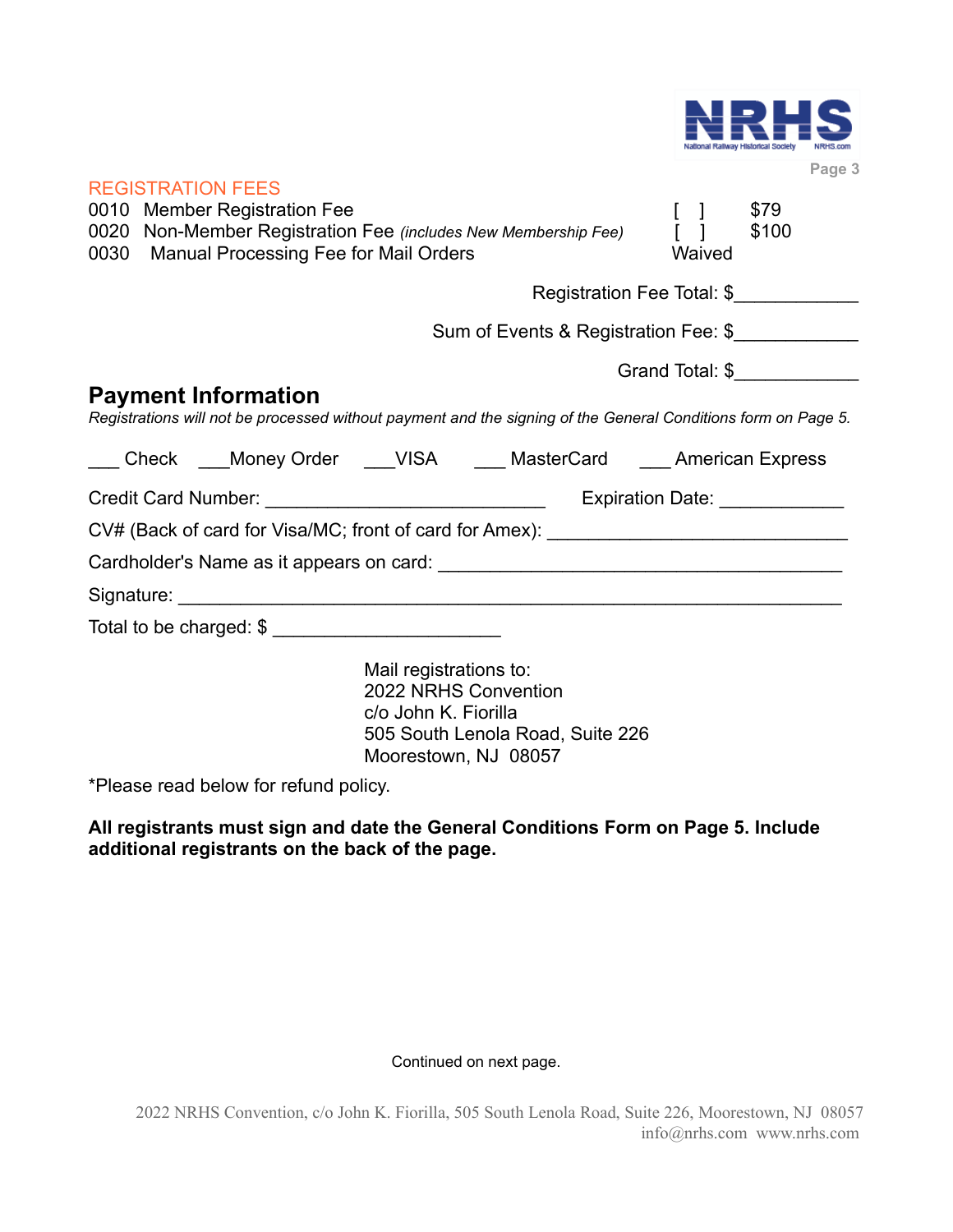

## **COVID-19 POLICY FOR 2022 NRHS Convention at Knott's Berry Farm Hotel, California**

1. MASKS. The Hotel, State of California and the NRHS strongly suggest that masks be worn at all meetings in the hotel. In accordance with CDC guidelines, we require face coverings in all indoor public areas of our hotel for guests. This includes the restaurant when not seated and eating. In addition, the NRHS policy directs that masks must be worn on all buses and trains as required by the CDC and at all in door facilities including museums and eating facilities which you attend as part of the convention.

2. DISTANCING: The NRHS will set up board and members meetings to recognize social distancing for those attending the meetings. There will be limits to the number of persons who can attend such meetings based upon the size of the rooms in which they take place. Keep in mind that NRHS Officers and members of the NRHS Board and the NRHS Advisory Council will have first priority for seating at their meetings. Seating for the annual Membership meeting will be on a first-come, first-served basis.

3. VACCINATIONS. See the attached State of California Travel Guidelines regarding vaccinations (on page 9). NRHS would appreciate if all adult attendees have been fully vaccinated and boosted for COVID-19 prior to attending the convention. Since many of our members are seniors or have underlying medical conditions which make them more susceptible to COVID-19, NRHS would like to take every precaution to avoid the spread of COVID-19 during the convention.

We appreciate your understanding with our efforts to keep everyone safe.

## **FROM THE OFFICE OF THE GENERAL COUNSEL:**

A Note to Members Who Wish to Attend the Convention.

The NRHS is concerned about the health and safety of its members when they gather for the 2022 National Convention in Buena Park, California this May.

All attendees must be fully aware of reasonable safety precautions so as to not contract or spread Covid-19 or one of its variants. The State of California and the Knott's Berry Farm Hotel where the convention will be held all have Covid protocols that convention attendees are expected to follow. Obviously masking outside and inside at this time may be required not only at the hotel but at the different event locations that will be part of the convention. Social distancing is still a very good idea and California is telling its citizens not to travel unless they are vaccinated. Some of these protocols are required (such as masking) while others are recommended. Please understand that there is no insurance available to any organization should someone become infected while at any venue at the convention. In addition, NRHS will require that you sign a release that you understand the risks involved and that you will Continued on next page.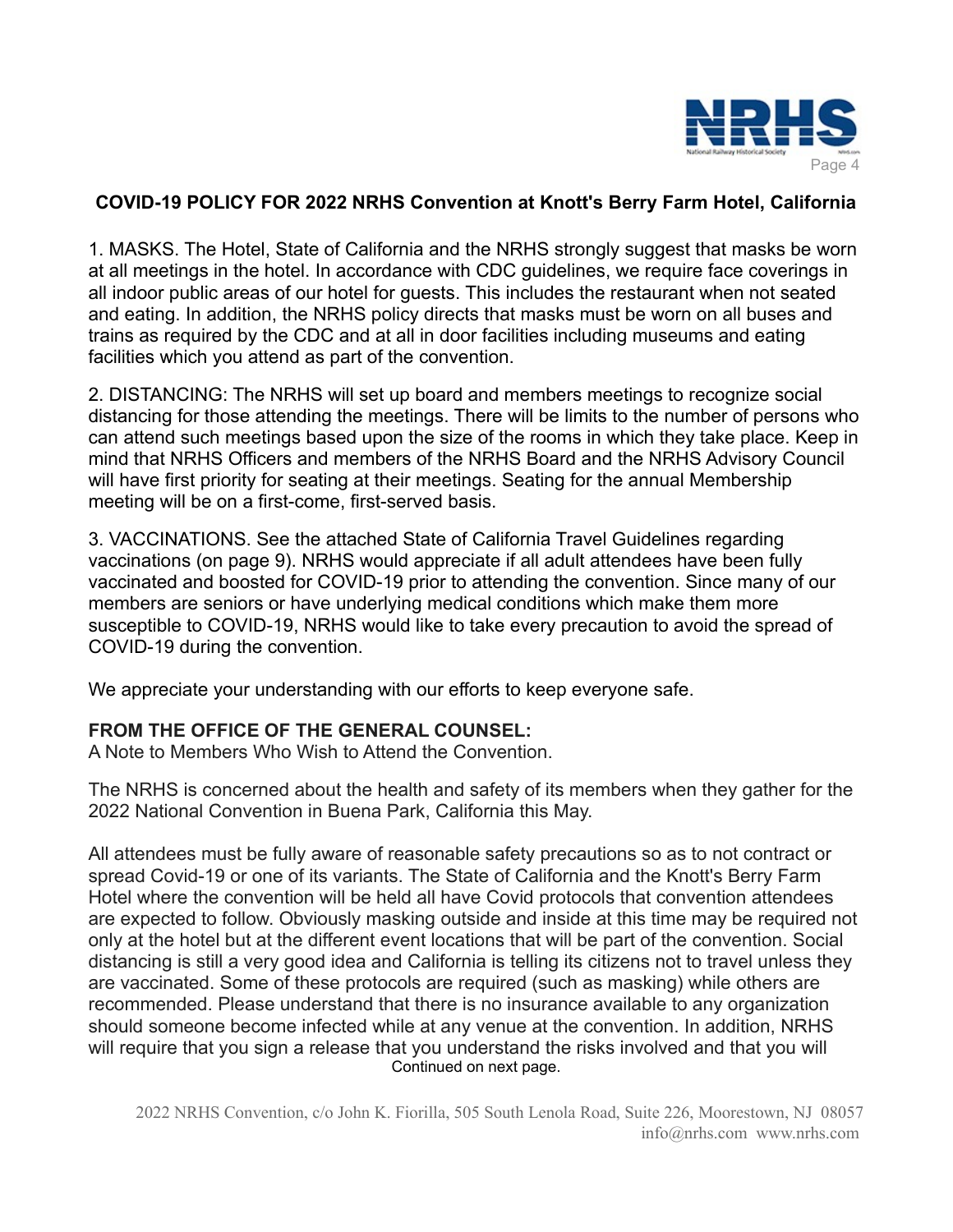

release the NRHS, NRHS Fund and the venue sites visited during the convention from any liability for contracting Covid-19 or one of its variants. Obviously if your doctor says you can be vaccinated you should be vaccinated since this will give you the best protection against contracting or spreading Covid-19.

Note these protocols can change without notice and as we get closer to the convention dates, we will provide a summary of what is expected from all attendees.

If you have any questions, you may address them to NRHS General Counsel John Fiorilla at GC@NRHS.com.

John K. Fiorilla, Esq. General Counsel

## **General Conditions**

Read the General Conditions below and sign to acknowledge you have read and accept the terms. Registrations will not be processed unless signed. If there are more than two persons in your registration, please print additional copies of this page, sign and date the form and include it with your order form and payment.

I have read and agree to all General Conditions and the NRHS COVID-19 policy: Primary Registrant: Additional Registrant:

Signed by: \_\_\_\_\_\_\_\_\_\_\_\_\_\_\_\_\_\_\_\_\_\_\_\_\_\_\_ Signed by: \_\_\_\_\_\_\_\_\_\_\_\_\_\_\_\_\_\_\_\_\_\_\_\_\_\_\_

Date: \_\_\_\_\_\_\_\_\_\_\_\_\_\_\_\_\_\_\_\_\_\_\_\_\_\_\_\_\_\_\_ Date: \_\_\_\_\_\_\_\_\_\_\_\_\_\_\_\_\_\_\_\_\_\_\_\_\_\_\_\_\_\_\_

## GENERAL CONDITIONS

#### **Terms & Conditions**

Tours, trips excursions and events (also referred to as an "Activity" or "Activities") are offered by the National Railway Historical Society, Inc. (NRHS) to NRHS members and the public subject to these General Conditions, as well as to any special conditions applicable to each Activity. The specific conditions for a particular Activity may also modify these General Conditions. By making a reservation, a participant agrees to have read, understood and be bound by these General Conditions and the specific conditions applicable to that Activity.

Unless otherwise noted in the specific conditions for an individual offering or in the section "Payments, Cancellations & Refunds" below, full payment is required for each reservation at the time the reservation is made.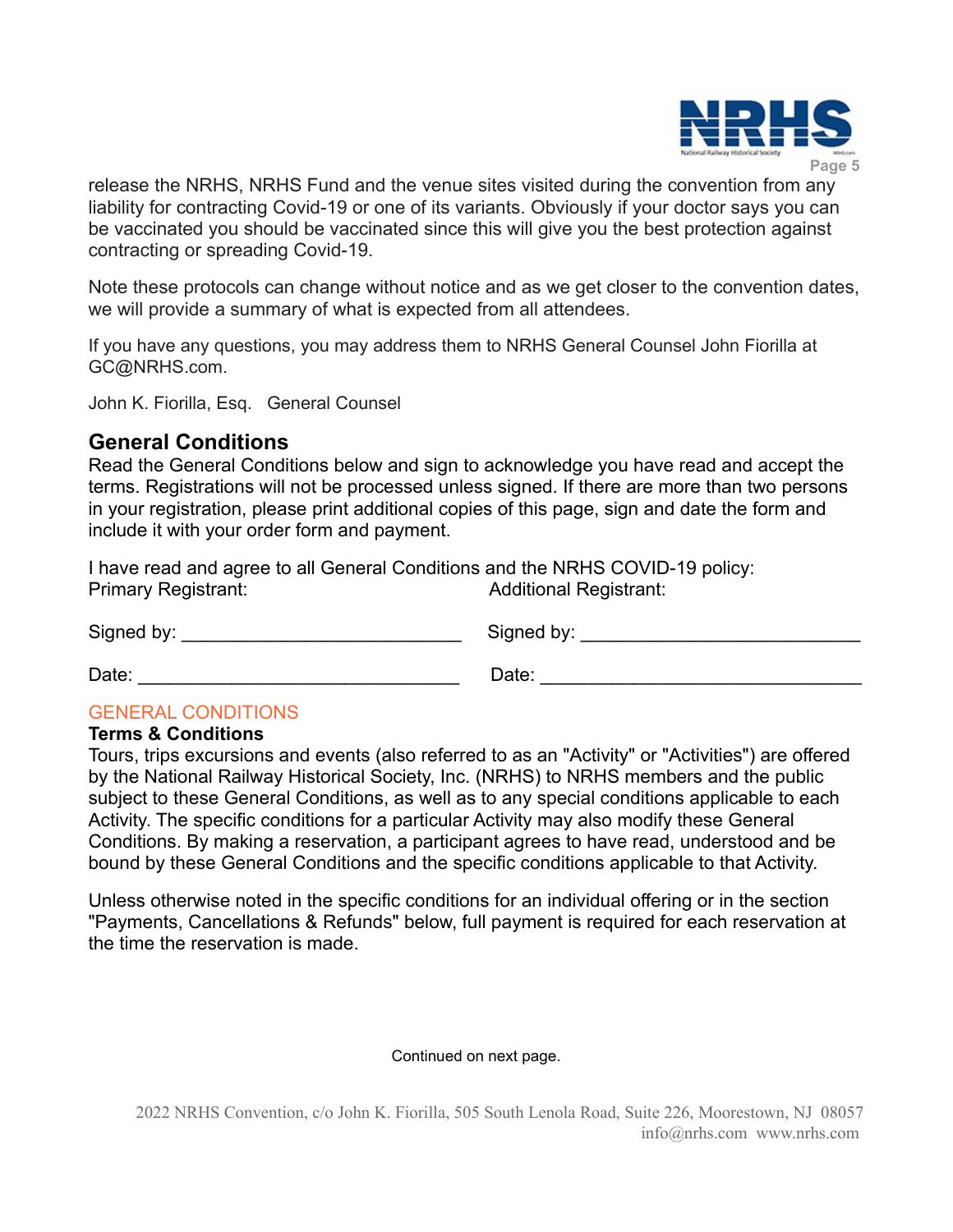

By making a reservation, a participant agrees that NRHS is not responsible for any delays, late arrivals, changes in trip itineraries, missed connections, loss of business or other opportunities, re-routings or detours required by or caused by a railroad or transportation service, cancelled or annulled trains, mechanical failures or Acts of God.

NRHS is not a common carrier, and Activities offered by NRHS are not common carriage.

NRHS and its representatives act only as agents for the passengers with respect to the transportation, accommodations and other services included in each Activity, including transportation by rail, motor coach, automobile, steamship or plane; as well as food and dining services, hotel accommodations, sightseeing tours and other similar services included in the Activity. NRHS is not responsible for any injury, delay, loss or damage from any cause whatsoever from these conveyances, accommodations and other facilities and activities or with respect to any other cause beyond the immediate control of the NRHS.

**Smoking is not permitted aboard the motor coaches, buses, on the trains or at any other convention venue. Alcoholic beverages may not be brought aboard any train, motor coach, bus or to any convention event.** All convention attendees must be able to board and alight from motor coaches, buses and trains, walk moderate distances (including on uneven ground), and maneuver at events without assistance.

Information in this order form was accurate as of time of issuance. Due to circumstances beyond our control, we reserve the right to make any necessary changes. Updates will be provided upon check-in at the convention registration desk, or during the convention.

## **Payments, Cancellations & Refunds**

NRHS must pay non-refundable deposits, insurance premiums and other costs in advance of the convention dates to secure arrangements for the 2022 convention events. In order to assure that arrangements and required capacities will be available for convention attendees, the following policy applies to all registrations and Activity orders for the 2022 NRHS Convention.

Please read carefully the information on payments, additions, and cancellations.

**NRHS strongly recommends that customers consider purchasing travel insurance to protect themselves from having to cancel their participation. This is especially important for customers who are concerned they may have to cancel for medical, personal or family situations, or who cannot afford to forfeit deposits.**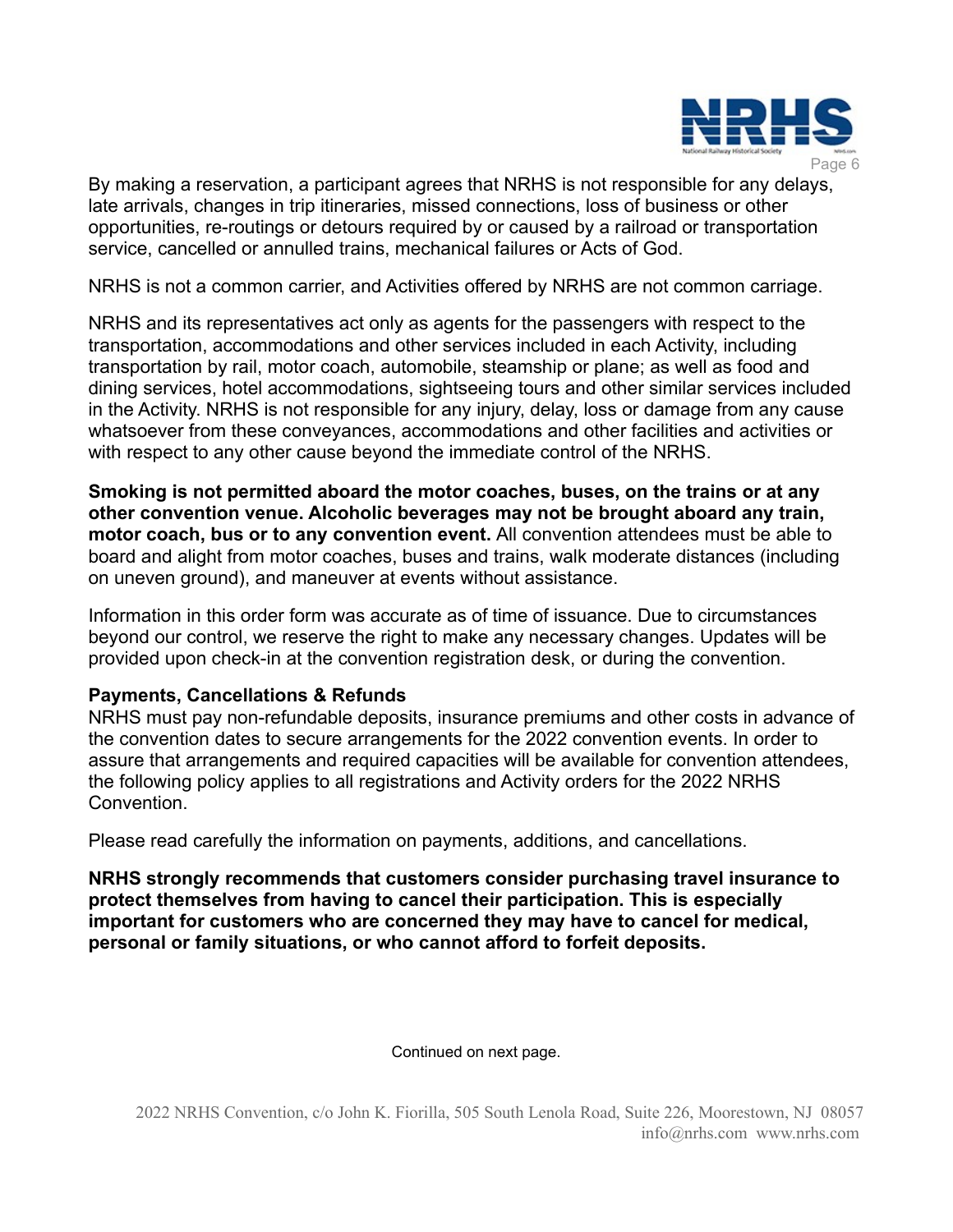

## **Options for Payments**

NRHS will accept payment by credit card, PayPal, check or money order. Orders must always be paid in full; no partial payments are accepted.

If you are paying for your order by check or money order and that payment is not received by April 30, 2022 (when on-line registration ends), your order will be cancelled. These orders must use the downloadable Order Form, available at: [www.NRHS.com/convention](https://www.NRHS.com/convention). The filledin order form must accompany your payment.

## **Additions to Orders**

Once an order has been placed, a customer may add to that order without payment of an additional registration fee. However, adding to an existing order requires the payment of the total additional event registration charge. This is a limitation of the commercial registration system employed by NRHS to permit on-line registrations. Even though an additional payment may be required, this does not change the amount of the cancellation fees applicable to an order canceled prior to April 30, 2022.

Orders must always be paid in full; no partial payments are accepted.

## **Cancellations by Customer**

Requests for cancellation of individual Activities or a total order must be made in writing to the NRHS. The cancellation fee will be determined by **the date such written notification is received by the NRHS**.

The following cancellation fees will apply to full cancellations:

| March 15 through April 1, 2022 | 0% of the order, minus the registration fee       |
|--------------------------------|---------------------------------------------------|
| April 2 through April 29, 2022 | 75% of the order, minus the registration fee      |
| April 30, 2022 or later        | 100% of the order, including the registration fee |

In the event of cancellation of an individual Activity, but not the full order, the same percentages will apply to the Activities cancelled.

## **Cancellations or Alterations by NRHS**

NRHS reserves the right to cancel any Activity for any reason. In the unlikely event of a cancellation, a full refund will be made without any further obligation on the part of the NRHS. NRHS may make alterations without notice to any Activity, including changing or substituting schedules, routes or transportation equipment as NRHS deems appropriate or desirable. NRHS reserves the right to provide a full or partial refund if, in the sole discretion of NRHS, the altered Activity is not equivalent.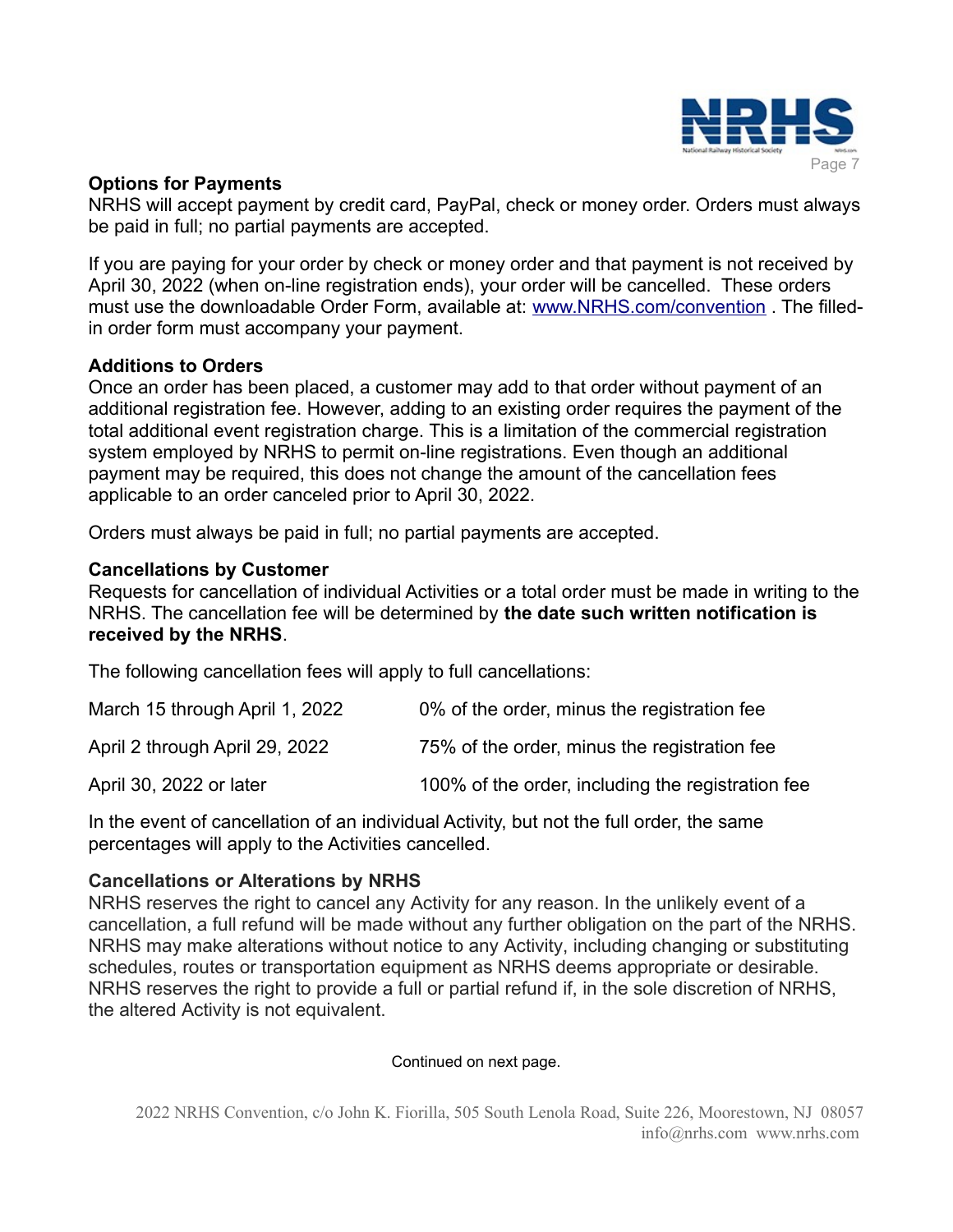

## **Refunds**

Decisions regarding cancellations will be at the sole discretion of the NRHS. This provision will also apply to credit card payments declined by the credit card issuer and check payments declined by the issuing bank. A \$75 fee will be assessed for each check returned for any reason in addition to any other cancellation fees described herein.

Reservations and payments for air transportation, hotels and individual tourism before or after the convention are governed by the rules of the individual service providers. Again, NRHS strongly recommends that customers consider purchasing travel insurance to protect themselves from having to cancel their participation. This is especially important for customers who are concerned they may have to cancel for medical, personal or family situations, or who cannot afford to forfeit deposits.

## **Payment of Refunds**

Refunds will be made only to the customer who made the reservation. A refund may be in the form of a check for payments originally made by check. In the case of payments made by credit card, refunds may be made by either a credit to the account used for the original charge or by a check mailed to the person who made the original reservation. The choice of refund payment method will be at the sole discretion of the NRHS.

All appropriate cancellation charges will be deducted from the refund before the check or credit is issued.

## **How to Get Information Updates**

You may check back with the website periodically to view updates. New information and update bulletins will be posted on [www.nrhs.com](http://www.nrhs.com/) as information becomes available.

If you have specific questions about the 2022 NRHS Convention that are not answered by the resources above, please contact us directly by leaving a message at:

636-543-NRHS or 636-543-6747

Please allow several days for our volunteers to return your call.

*Published April 4, 2022 Note the following CA. Dept. of Public Health Travel Guidelines are updated.*